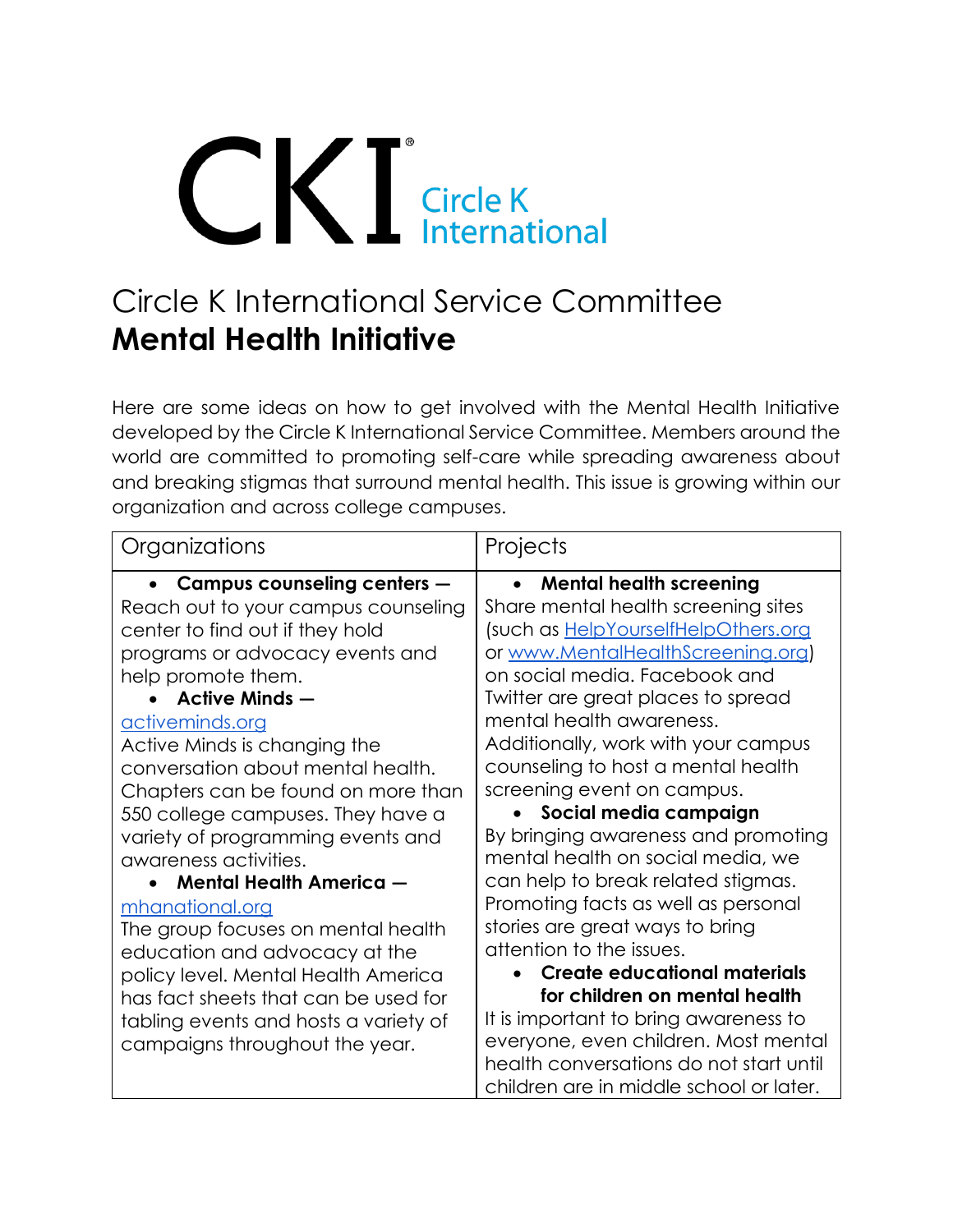| <b>American Foundation for</b> |                             |
|--------------------------------|-----------------------------|
|                                | Suicide Prevention (AFSP) - |
|                                | cn ara                      |

#### [afsp.org](https://afsp.org/)

[The American Foundation for Suicide](https://afsp.org/)  [Prevention](https://afsp.org/) (AFSP) is a non-profit organization dedicated to saving lives and bringing hope to those affected by [suicide.](https://www.verywellmind.com/why-do-people-commit-suicide-1067515) The AFSP has chapters in all 50 states. Its core strategies include providing educational programs for professionals, educating the public about [mood disorders](https://www.verywellmind.com/mood-disorder-1067175) and suicide prevention, funding scientific research, offering programs and resources for survivors of suicide loss as well as people at risk and [advocating](https://afsp.org/our-work/advocacy/become-an-advocate/) for policies and legislation that affect suicide and prevention.

### • **JED Foundation —**

#### [jedfoundation.org](https://www.jedfoundation.org/)

JED is a nonprofit that protects emotional health and prevents suicide for our nation's teens and young adults. It partners with high schools and colleges to strengthen students' mental health, substance misuse and suicide prevention programs and systems. It equips teens and young adults with the skills and knowledge to help themselves and each other through community awareness, understanding and action.

#### • **National Alliance on Mental Illness (NAMI) —**

#### [nami.org](https://www.nami.org/)

NAMI provides advocacy, education, support and public awareness so that individuals and families affected by mental illness can build better lives. The organization provides a variety of information along with some ideas for social media advocacy.

By having these hard conversations earlier in life, it can create a safe environment for children to express their mental health needs.

• **Volunteer at local offices** Volunteer with local mental health awareness organizations. The [National](http://www.nami.org/Get-Involved/Volunteer-at-NAMI)  [Alliance on Mental Illness](http://www.nami.org/Get-Involved/Volunteer-at-NAMI) is a great place to start. Hold an event to raise awareness for mental health, eating disorders, suicide prevention or anything your club can think of.

• **Promote wellness activities** Encourage friends and family to eat healthy. Good nutrition can make a difference in how we feel. Healthy fats, carbohydrates and fruits and vegetables are all important. Additionally, promote physical activity even if it is just taking a walk.

• **Mental health Day posters** Have club members create posters presenting information about a chosen mental health disorder. Make sure to [focus on respect and](https://everfi.com/insights/blog/3-mental-health-projects-for-students/)  [knowledge](https://everfi.com/insights/blog/3-mental-health-projects-for-students/) in their approach. Language works to destigmatize the presented information instead of reinforcing inaccuracies and misunderstandings presented in pop culture. Get permission to post these posters around campus!

#### • **Letter writing**

Write to local officials advocating for support for mental health initiatives. This is something that can be done anytime of the year.

#### • **Stress less event**

[activeminds.org/programs/stress-less](https://www.activeminds.org/programs/stress-less-week/)[week/](https://www.activeminds.org/programs/stress-less-week/)

Create an event with coloring sheets, stress ball making, key chain making or whatever other creative ideas you